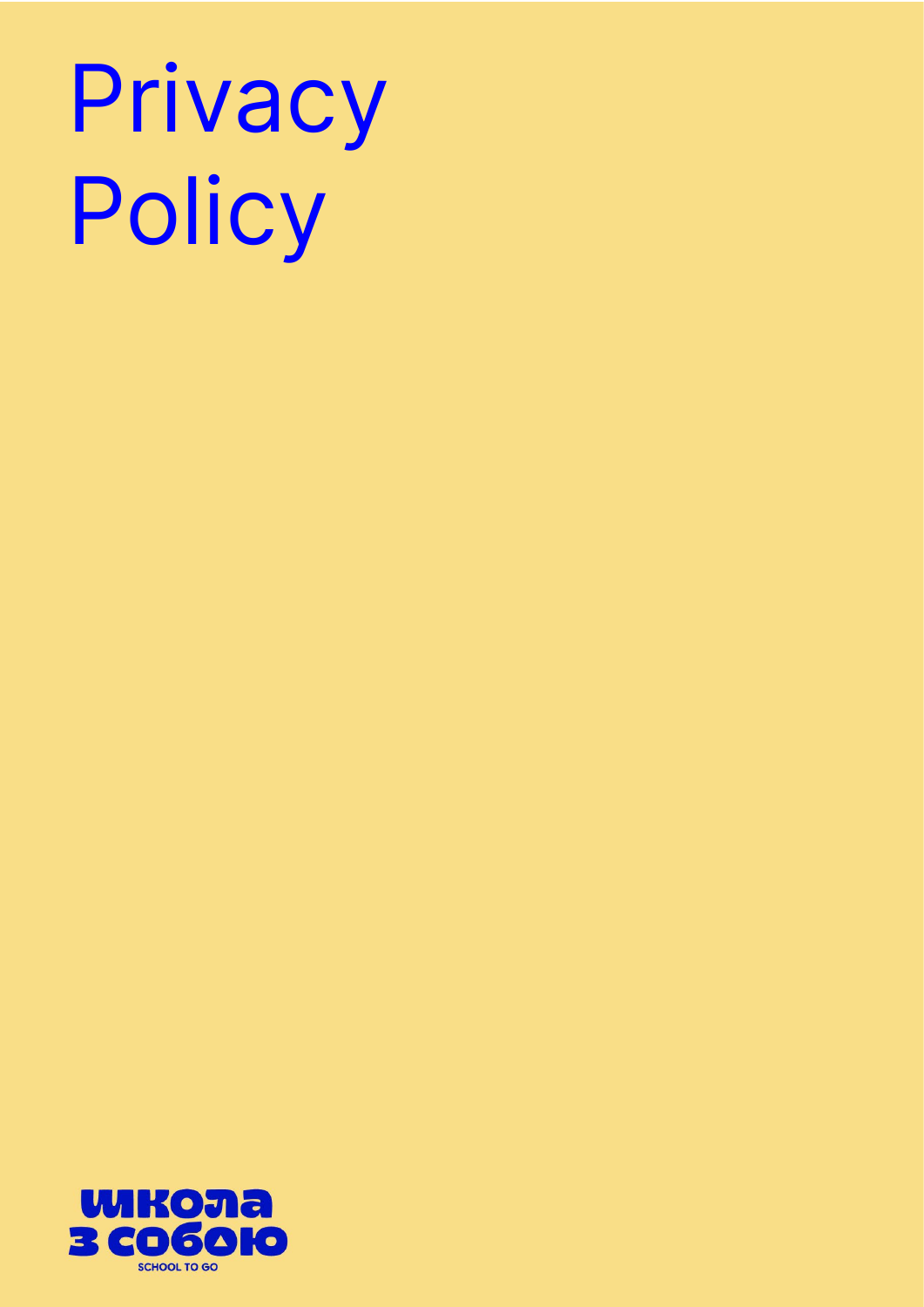# **Privacy policy**

Valid from 25.05.2018

In the document below you will find all the necessary information: what data we collect and how we use it, who we share it with, and how you can control the processing; about the measures we take to protect your data, as well as the rights you have in connection with their processing.

From 25.05.2018, all data are processed in accordance with Regulation (EU) 2016/679 of the European Parliament and of the Council on the protection of individuals with regard to the processing of personal data and on the free movement of such data. ("GDPR Regulation") and in accordance with Part 18/2018 of the Law on Personal Data Protection and on Amendments to Certain Laws (here and after -the "Law on Personal Data Protection").

# WHO WE ARE

The operator of this website, which processes personal data, is the company: Soficreo s.r.o. with location: Ružová dolina 25, 821 09 Bratislava ID: 54 372 585

The company is registered in the Commercial Register of the District Court of Bratislava I, section: Sro, № case: 158252 / B.

We hereby undertake to assume full responsibility for the protection of your personal data, and if you have any questions regarding this document or the use of your personal data or you wish to use the rights described in this document, you can contact us by e-mail by the address: hello@soficreo.com or in writing to the address of our company.

# WHAT DATA DO WE COLLECT?

Soficreo, an information technology company, primarily develops software solutions, mobile and web applications, UX / UI design, prototyping, augmented and virtual reality technology and various other technologies (blockchain, chatbots, big data, etc.).

When we work on our website and communicate with our e-mail, we receive the following information from you:

1. Name and surname,

- 2. Email address.
- 3. Age of the child
- 4. Phone number

Data obtained while using our services

When you use our services, we also collect information about how you use them. This is information about your interaction with our services, for example, when you visit our site, what you are looking for, etc. We also collect information about the devices and computers you use to access our services, including IP addresses, browser settings, information about operating systems or information about your mobile device, information from which website you access us, the pages you visit, and information from cookies and similar tools.

# HOW DO WE USE DATA?

We use the information we collect about you for the following purposes: Communicating with you

We use your contact information in the range of "first and last name" and "email address" to communicate with you if you contact us directly through a contact on our website.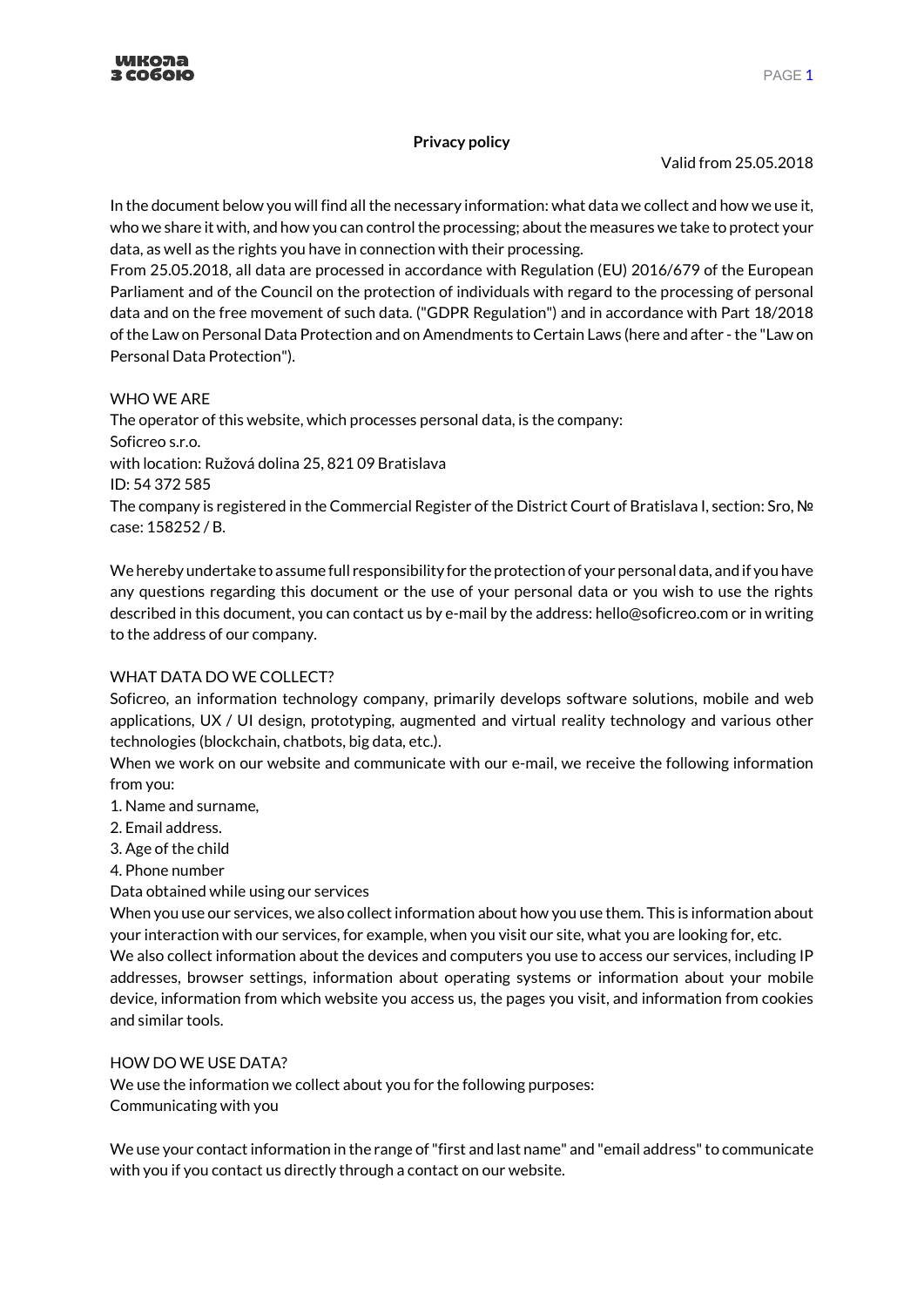

We also send information by e-mail to jobseekers registered with us through www.schooltogo.online, and interested, including in the database of candidates.

Improving and personalizing our services and marketing

We also use information about visits and travel on our website and its individual sections for advertising and marketing purposes, on our website, and on other websites. We also use this information for analytical purposes to understand how people use our website and to make it more intuitive and user-friendly.

Security and protection of rights

We also use your information to ensure the security of the services we provide, to respond to claims made against us during legal proceedings in government and other bodies that monitor our activities, and to enforce lawsuits we have received.

#### Cookies

Cookies are small pieces of data that are stored in your browser or mobile device while browsing. Each cookie has a different "expiration date" - a different storage time on your device.

Cookies help us understand what you are interested in on our website, whether it is clear enough to you and whether you can find what you are looking for on it. These files may also contain additional information, such as the number of visitors to our website, as well as which subpages of our website you visit most often. They are also used to display advertising and site content that meets your interests and needs.

We use the following types of cookies:

1. Functional and technical cookies ensure the proper functioning of our website, which means that their use is necessary, so we do not ask for your consent to store and access them.

2. Analytics cookies are used to obtain traffic data on our website, information about searches performed on our website, as well as to find out how you navigate our website so that we can simplify as much as possible you use. We use the solutions of the following third parties for these cookies:

━ Google Analytics (more information [HERE](https://support.google.com/analytics/topic/2919631?hl=sk&ref_topic=1008008))

━ Hotjar (more information [HERE](https://www.hotjar.com/legal/policies/privacy/))

━ Heap

3. We use marketing and advertising cookies to display advertising based on your interests. We store cookies of this type only with your consent.We use the solutions of the following third parties for these cookies:

━ MailChimp (more informatio[n HERE\)](https://www.intuit.com/privacy/statement/)

━ Facebook Pixel (more information [HERE](https://www.facebook.com/about/privacy/))

Here are ways to control or restrict how we and our partners use cookies and similar technologies:

A. Browser settings. Although most browsers have basic settings that accept cookies, their settings allow you to delete or reject cookies. However, there is a risk that in some cases the services provided may not work properly.

B. Third Parties - Third Party Solutions may be used to restrict cookies.

C. Partner's own decisions - solutions proposed by individual partners can be used.

#### LEGAL BASIS

In accordance with the requirements of personal data protection legislation, we must inform you of the legal grounds for the processing of your personal data, namely:

1. Execution of the agreement: in case of concluding a service agreement, a contract, a confidentiality agreement, etc.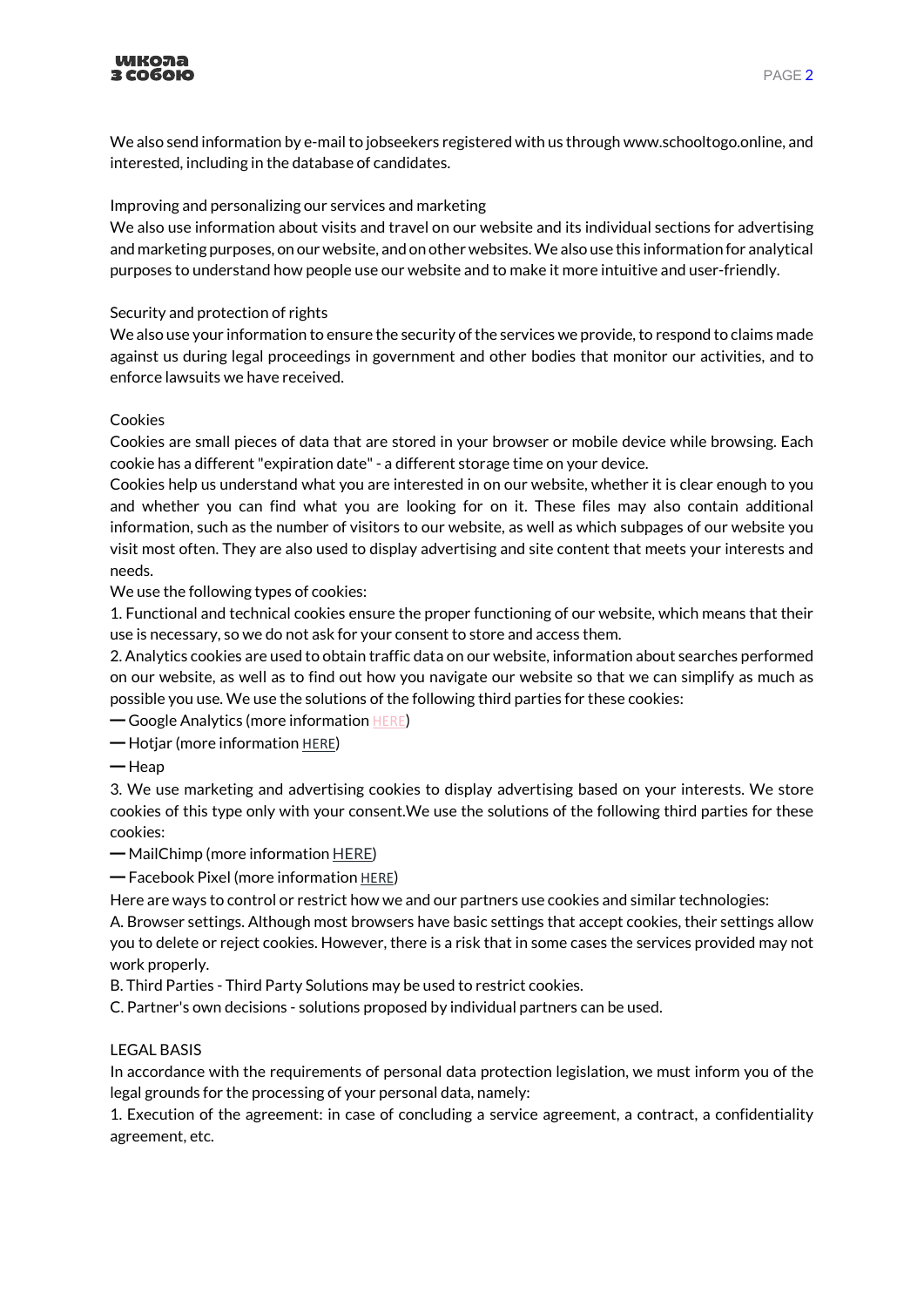

2. Consent: in case of placement of positions or inclusion of interested candidates in the database. Any consent given is voluntary and may be revoked at any time, but this does not affect the lawfulness of the processing prior to its revocation.

To unsubscribe from our database, contact us a[t hello@soficreo.com.](mailto:hello@soficreo.com)

3. Fulfillment of our legal obligations: when disclosing data to state and other bodies that control our activities or resolve disputes or enforce decisions.

4.Our legitimate interests: in improving and personalizing our services, in certain marketing activities or in connection with security and protection of rights, as we mentioned above.

## TO WHOM WE GIVE DATA

We do not disclose, make available or disclose your personal information to anyone else, except as described below:

## In cases of external finishing

Your personal data is available to some of our suppliers who process it for us in accordance with our instructions and this document. In doing so, they take all necessary security measures, technical and organizational measures to ensure the necessary protection of your personal data. Currently, these partners include:

 $-$  MailChimp / The Rocket Science Group LLC (read more TYT)

## For legal reasons and to prevent harm

We may also store or disclose your information to others in order to comply with legal obligations, government and other authorities, to enforce our claims or to defend ourselves in court when others sue us.

The categories of third parties to whom we disclose personal information for these reasons include, for example, courts, government and other bodies authorized to monitor our activities, resolve disputes or enforce decisions, or our legal and accounting consultants and auditors.

#### TRANSMISSION IN THIRD COUNTRIES

We do not transfer your personal data to third countries outside the EU. However, some of the partners we work with to process personal data make such transfers, particularly in the United States. Persons disclosing this information in the United States comply with the terms of the US-EU Privacy Shield and thus provide a sufficient level of protection for your personal information.

#### HOW WE PROTECT YOUR DATA AND HOW LONG WE KEEP IT

In accordance with current legislation, we take all necessary security measures, technical and organizational measures to protect your personal data. Electronic data is stored in a secure database on our server. We protect the database containing personal data from damage, destruction, loss and misuse. In cases where we use your data based on our legitimate interests, described in the sections on how we use the data and to whom we make the data available, we will keep your data until the reason for its processing disappears. However, we must warn you that even if any of the reasons for processing fail, it may not result in the termination of the storage of your personal data. We may, and sometimes must, process this personal data for another purpose with a different legal basis.

## WHAT RIGHTS DO YOU HAVE?

As a result of the processing of your personal data, you have the following rights:

Right of access to data

You have the right to receive confirmation from us whether your personal data is being processed and, if we process your personal data, we will provide you with information about what data we process about